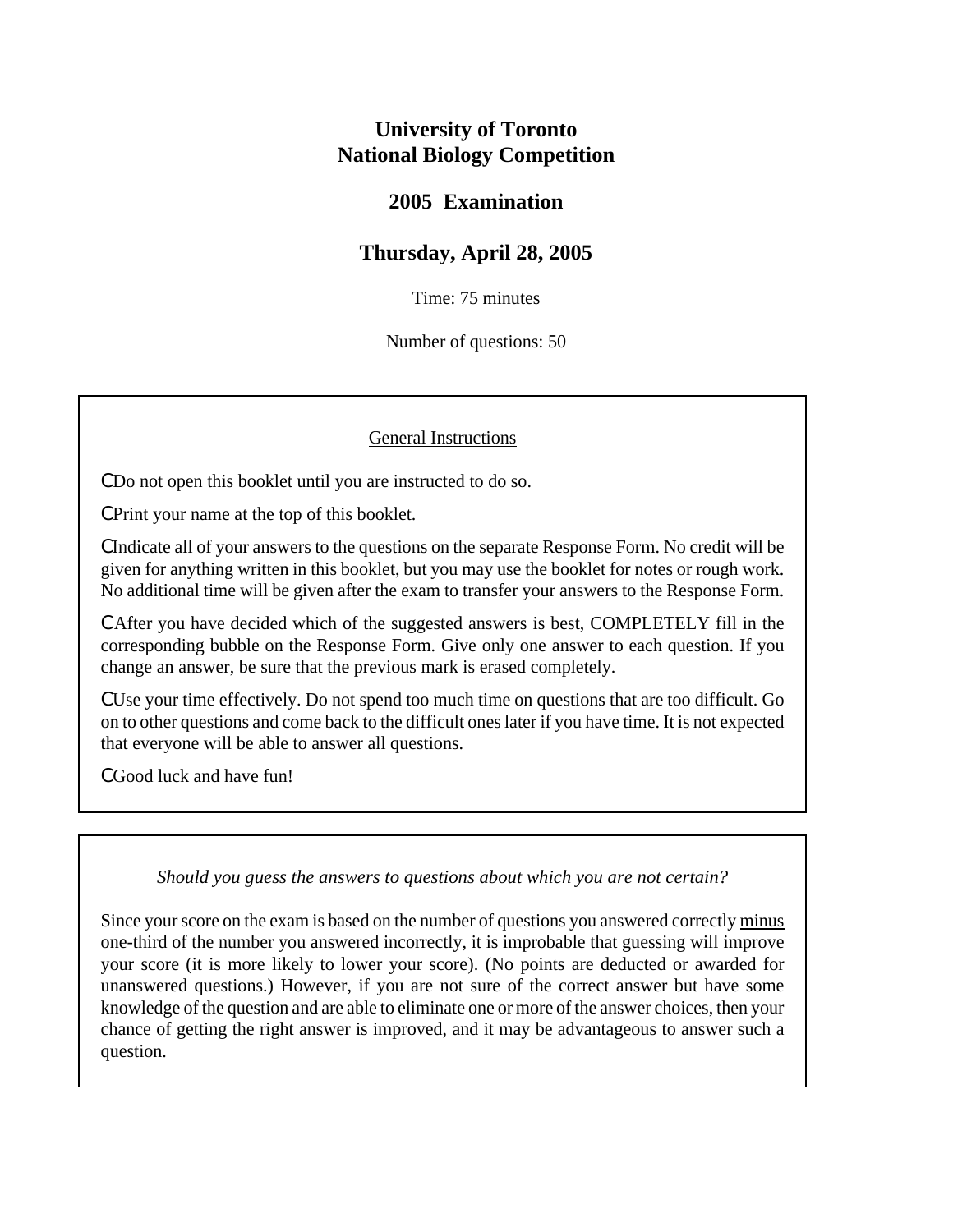- 1. A biology teacher gave her students a culture of colourless single-celled organisms to study. The students observed that each cell was about 100 : m in diameter, had a single nucleus, was rectangular in shape, and did not burst when placed in a hypotonic solution. Which statements about these organisms are supported by the observations?
	- i. They were eukaryotic.
	- ii. They were bacteria.
	- iii. They probably had a cell wall outside of the cell membrane.
	- iv. The organisms were cells that normally grew in salt water.
	- v. They were animal cells.
	- a. i and iii
	- b. i. iii. and  $v$
	- c. i and iv
	- d. ii and iii
	- e. ii and iv
- 2. Which statement is **CORRECT**?
	- a. Animal cells have mitochondria and no chloroplasts; plant cells have chloroplasts and no mitochondria.
	- b. Energy is produced in the mitochondrion in the form of ATP and does not involve an electron transport chain; energy produced in the chloroplasts involves a light-activated electron transport chain.
	- c. Oxygen is released by the Calvin cycle during photosynthesis.
	- d. Pyruvate is the end product of the Krebs (citric acid) cycle.
	- e. Chloroplasts and mitochondria both produce ATP through the process of chemiosmosis.
- 3. What occurs when fat is synthesized?
	- a. One fatty acid and one glycerol molecule are hydrolysed.
	- b. Three fatty acid molecules combine with a molecule of glycerol to produce a molecule of fat plus three molecules of water.
	- c. Three fatty acid molecules are hydrolysed by three molecules of water and one molecule of glycerol to produce a fat molecule.
	- d. One fatty acid and one glycerol molecule are condensed.
	- e. All bonds between the carbon atoms in the hydrocarbon chain become single bonds.
- 4. A plant scientist visited his mother and admired her azalea plant that was huge and had healthy dark green leaves. "But it never flowers", his mother complained. What is the most likely reason why the plant did not flower?
	- a. The plant needed more calcium.
	- b. The plant had been given too much potassium.
	- c. The plant does not receive enough light.
	- d. The plant had been supplied with too much nitrogen.
	- e. The plant needed more magnesium.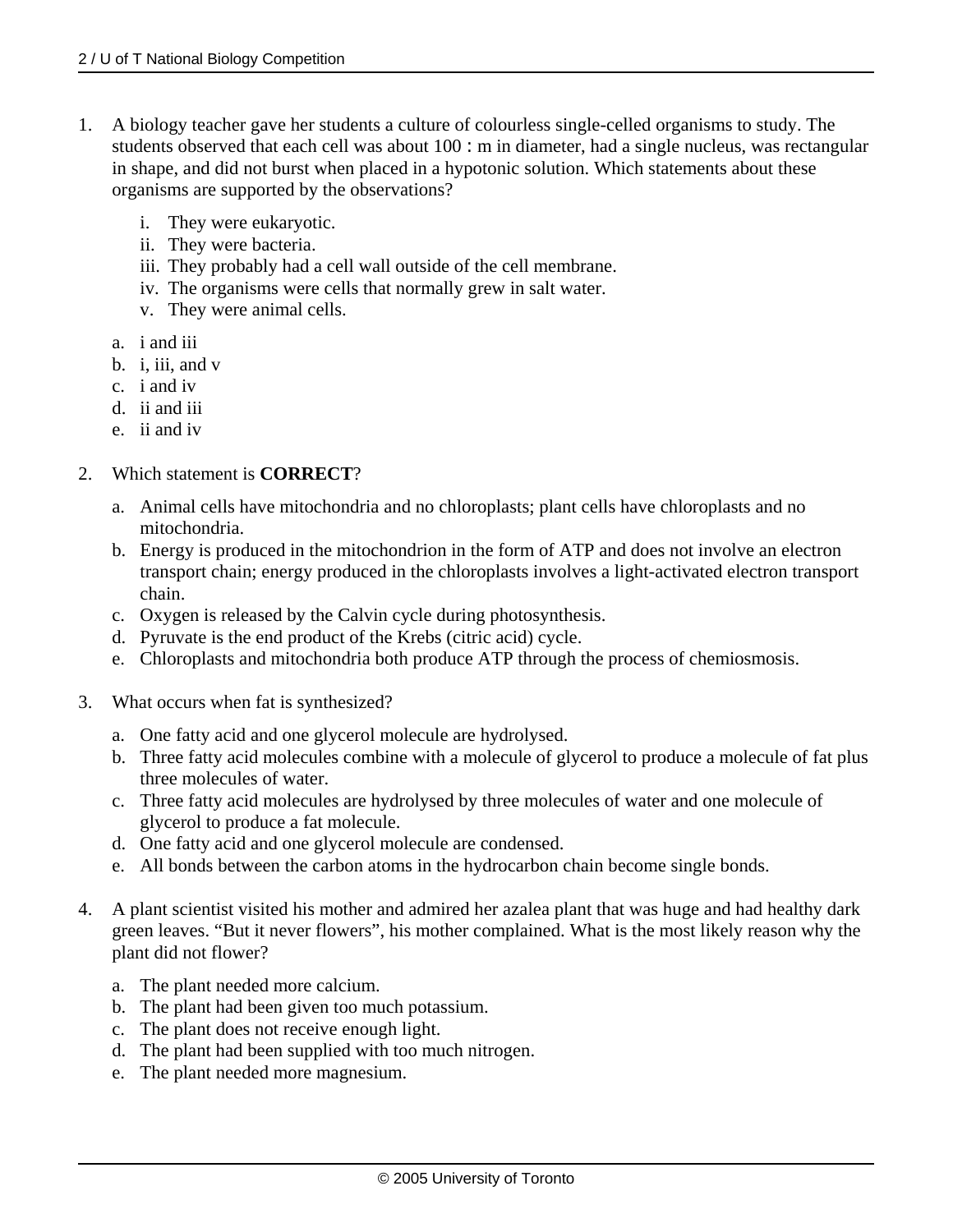- 5. First there was the Human Genome Project. Then scientists around the world began cataloguing all the proteins in the proteome. Now the Canadian-led International Regulome Consortium is taking on the challenge of deciphering the biochemical code that switches the 30,000 genes in the human genome on and off. What type of proteins will they be studying?
	- a. Transcription factors
	- b. Proteases
	- c. Redox enzymes
	- d. Structural proteins
	- e. Neurotransmitters
- 6. What do biologists call the region of the chromosome where spindle fibres attach during mitosis and meiosis?
	- a. Centriole
	- b. Centrosome
	- c. Centromere
	- d. Chromomere
	- e. Chromatid
- 7. The side chains of amino acids that are embedded in the interior portion of a membrane are best characterized as:
	- a. hydrophobic.
	- b. acidic.
	- c. hydrophilic.
	- d. polar.
	- e. basic.
- 8. A person has a condition resulting in unusually large amounts of fat being eliminated in the feces, even though the diet is normal. What is the most likely explanation?
	- a. Insufficient proteases from the pancreas.
	- b. Excess hydrochloric acid from the stomach.
	- c. Reduced number of receptors for the hormone gastrin, which acts on the stomach.
	- d. Lack of lipid transporter proteins in the small intestine.
	- e. Lack of a functioning gene for hormones acting on the gall bladder.
- 9. What aspect of DNA allows it to function as a hereditary molecule, faithfully carrying information from generation to generation?
	- a. The simple composition of four nitrogenous bases.
	- b. The complementary base pairing during semi-conservative replication.
	- c. The incorporation of thymine instead of uracil.
	- d. The capacity for methylation of cytosines and adenines.
	- e. The formation of nucleosomes and higher-order chromatin structures.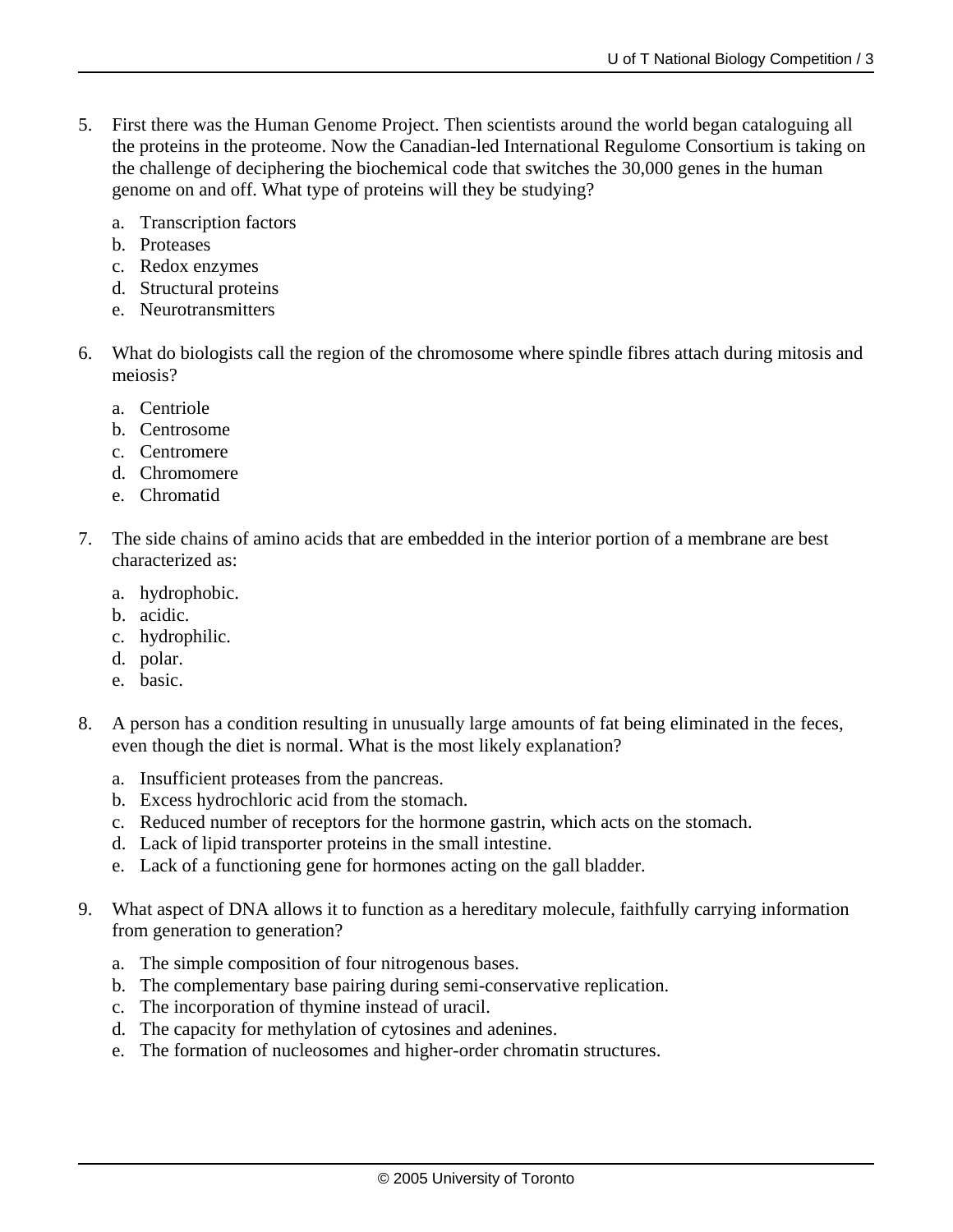- 10. A population of butterflies has two alleles for wing-spot colour. The red allele is fully dominant to the white allele. In a population of 200 diploid butterflies known to be in Hardy-Weinberg equilibrium there are 18 white-spotted butterflies. What percentage of the population is heterozygous?
	- a. 9%
	- b. 18%
	- c. 21%
	- d. 42%
	- e. 63%
- 11. Some species of ants guard plants where aphids feed, preventing other potential predators from attacking the aphids. The aphids excrete a sweet fluid that the guard ants feed on. What term best describes this relationship between the guard ants and aphids?
	- a. Mutualism
	- b. Parasitism
	- c. Commensalism
	- d. Predation
	- e. Social parasitism
- 12. A scientist was studying the production of a protein that was released by an animal cell into a culture medium. She found that the protein only appeared in the culture medium after she added a few drops of a hormone to the cell. Before adding the hormone, she labelled the protein inside the cell with a fluorescent dye and looked at the cell under the light microscope: the dye was seen in flattened sheets and tube-like structures throughout the cell, and in stacks of flattened sac-like structures. After adding the hormone, the dye was also seen as small dots clustered against the cell membrane. Which statement most likely explains these observations?
	- a. The hormone stimulates protein synthesis in the cell vacuole; the protein is then passed to the Golgi apparatus, and eventually passes through the cell membrane by passive diffusion.
	- b. The hormone triggers the synthesis of the protein in the endoplasmic reticulum and it is then secreted outside of the cell via channel proteins in the cell membrane.
	- c. The protein is made on parts of the cytoskeleton, is passed to the Golgi apparatus, and is secreted through hormone-stimulated exocytosis.
	- d. The protein is made in the endoplasmic reticulum, is passed to the Golgi apparatus, and is secreted through hormone-stimulated exocytosis.
	- e. The protein is made in the Golgi apparatus, is passed to the endoplasmic reticulum, and is secreted through hormone-stimulated pinocytosis.
- 13. A molecule of carbon dioxide leaves a muscle cell in your leg and enters the blood in a capillary bed. On its way to leaving the body via exhaled air which of the following structures will it **NOT** pass through?
	- a. The trachea
	- b. An alveolus
	- c. A pulmonary vein
	- d. A vena cava
	- e. The right atrium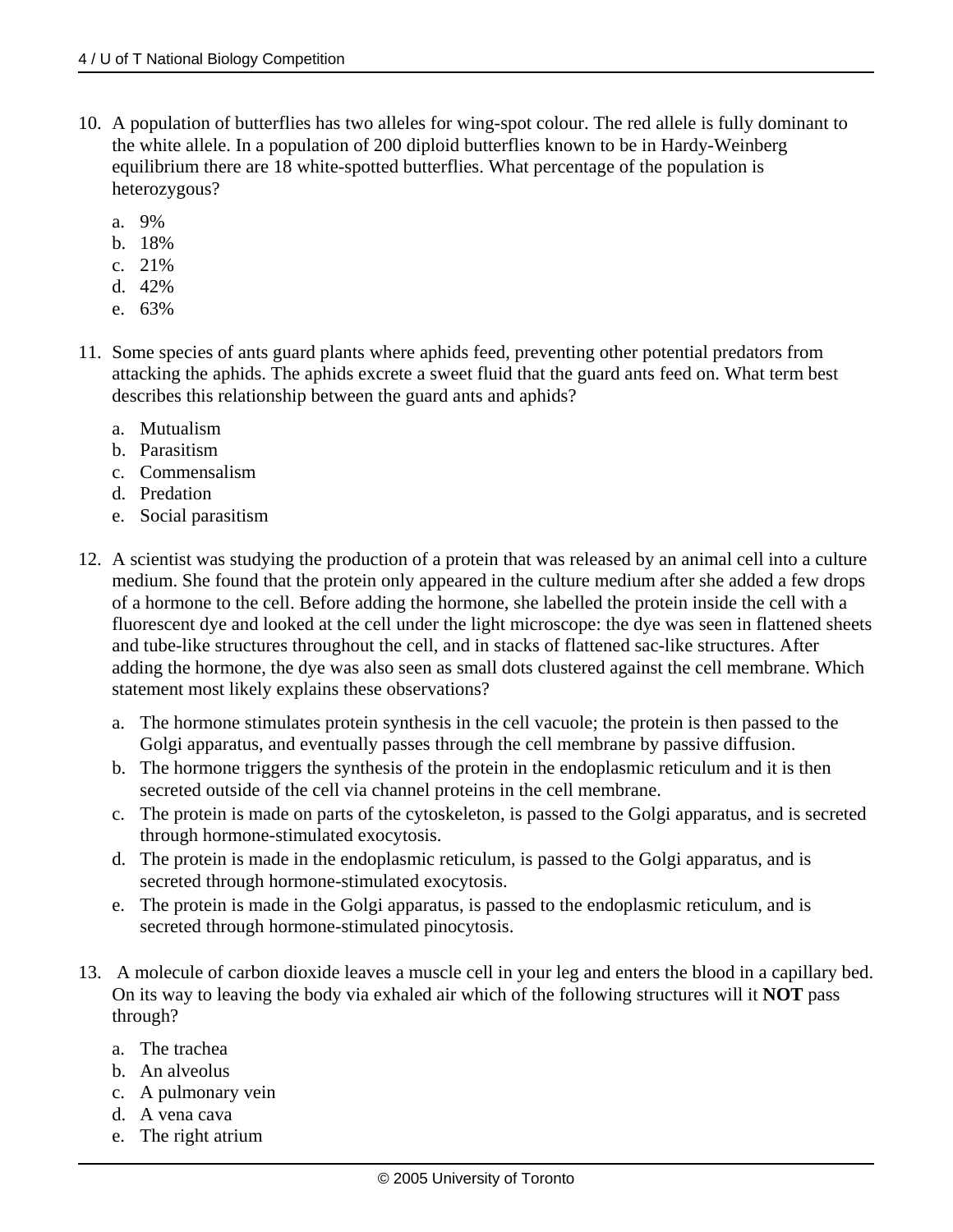- 14. A geneticist crossed *YYRR* (yellow-round) peas with *yyrr* (green-wrinkled) peas and self-pollinated the  $F_1$  to produce  $F_2$  offspring. In the  $F_2$  generation what proportion of the yellow-round individuals were pure-breeding (homozygous for both genes)?
	- a. 1/16
	- b. 3/16
	- c. 1/4
	- d. 1/9
	- e. 9/16
- 15. A scientist cultured some single-celled amoebae which he fed with cells of smaller single-celled organisms. If he genetically modified these amoebae so that the hydrogen ion pumps found in the membrane of lysosomes only worked at temperatures below 16°C, what would happen if the temperature was raised to 20°C?
	- a. The lysosomes would burst open.
	- b. The amoebae would die instantly because of the high level of hydrogen ions in the cytoplasm.
	- c. The amoebae would swell and burst.
	- d. The amoebae would starve to death.
	- e. The lysosomes would disappear.
- 16. Which of the following traits in an insect is most likely the result of sexual selection?
	- a. Females possessing long ovipositors.
	- b. Males possessing larger mandibles to defend against predators.
	- c. Males and females both showing camouflage colouration.
	- d. Females laying sticky eggs on the undersides of large leaves.
	- e. Males having larger red patches on their wings than females.
- 17. Which of the following is the best example of a density-independent effect?
	- a. Inbreeding depression reducing the reproductive success of an endangered species.
	- b. The spread of avian flu in commercial chicken farms.
	- c. The population cycles of Lynx (predator) and Hare (prey) in Canada's boreal forest.
	- d. The population decline in birds of prey due to water pollution.
	- e. The increase in water clarity in the Great Lakes resulting from the invasion of filter-feeding zebra mussels.
- 18. Body temperature in humans is normally controlled by homeostatic feedback mechanisms. A fever is a condition where the body temperature is higher than normal, usually during a bacterial or viral infection. Which of the following is the most likely causal mechanism of a fever?
	- a. An increase in basal metabolic rate that produces more heat than the feedback system can cope with.
	- b. A change in the "set-point" of the negative feedback loop.
	- c. A decrease in the ability to cool, for example, by shutting down sweating.
	- d. An increase in the delay between a rise in body temperature and its detection in the brain.
	- e. An "opening" of the feedback loop, for example, by damage to the temperature-sensitive cells in the brain.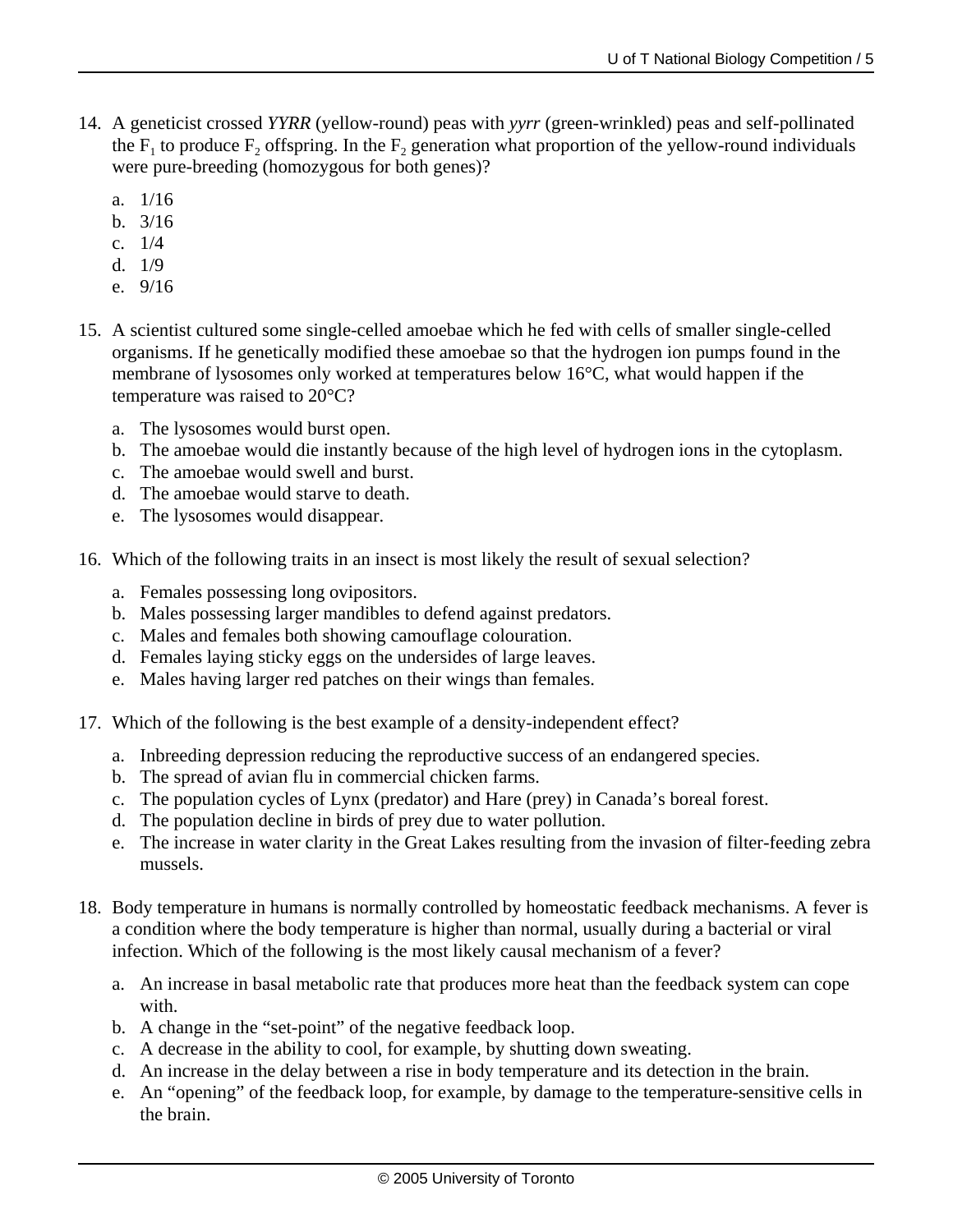19. Two different mutations were found in a gene. The gene has been cloned and an antibody is available for the protein product of this gene. Northern and Western analyses were performed on each mutant (1 and 2) and the wild-type gene (Wt, no mutation). The results are shown below. What type of mutation has occurred in the two mutants?



- a. Mutants 1 and 2 both have missense mutations at different positions.
- b. Mutant 1 has a missense mutation, while mutant 2 has a silent mutation.
- c. Mutant 1 has a missense mutation, while mutant 2 has a nonsense mutation.
- d. Mutant 1 has a nonsense mutation, while mutant 2 has a silent mutation.
- e. Mutants 1 and 2 both have silent mutations at different positions.
- 20. In cancer cells, telomerase is often turned on again. How does this contribute to cell immortalization (the ability to grow and divide forever)?
	- a. Telomeres would shorten and disappear.
	- b. Telomere lengths would be stabilized.
	- c. Broken chromosomes would have telomeres added to their ends.
	- d. Mutations in telomeric sequences would be repaired.
	- e. The rate of DNA replication starting from telomeres would increase.
- 21. What main nitrogenous waste product would most likely be secreted by a vertebrate whose natural habitat is a desert?
	- a. Ammonia
	- b. Urea
	- c. Uric acid
	- d. Nitric acid
	- e. Nitrogen
- 22. Which of the following characteristics best describes the overall reaction resulting from the combustion of propane (which is shown in the equation below)?

 $C_3H_8$  (gas) + 5O<sub>2</sub> (gas)  $\dot{y}$  3CO<sub>2</sub> (gas) + 4H<sub>2</sub>O (liquid)

 $H = 82220$  kJ/mol  $C_3H_8$ 

- a. Exothermic; propane is oxidized.
- b. Endothermic; propane is oxidized.
- c. Exothermic; propane is reduced.
- d. Endothermic; propane is reduced.
- e. Hydrogen and oxygen are hydrolysed to form water.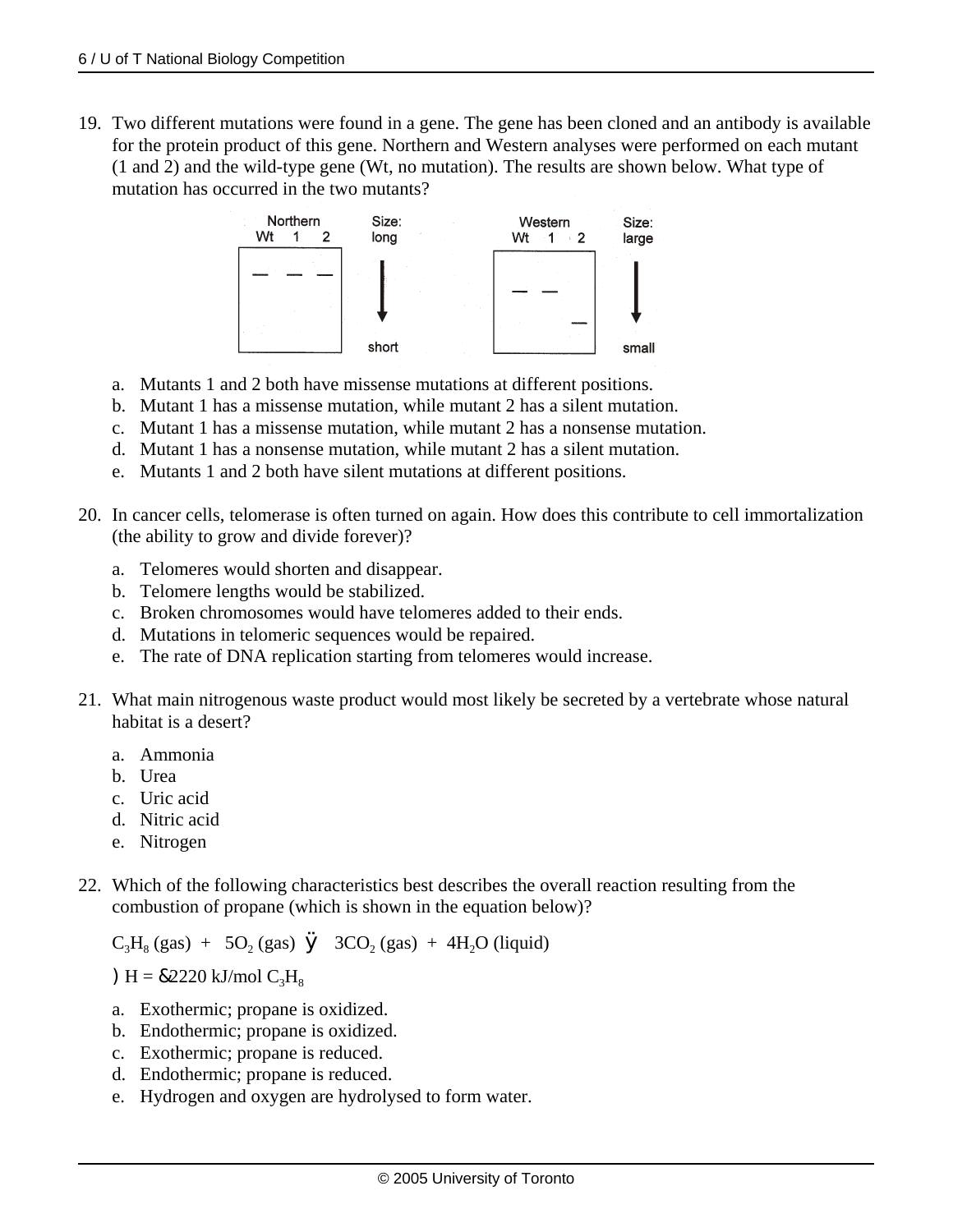- 23. Which of the following would most likely <u>reduce</u> the chances of a species going extinct?
	- a. Breeding only occurring in colonies of hundreds of individuals.
	- b. A highly specialized diet.
	- c. A low dispersal rate.
	- d. A small fundamental niche.
	- e. High genetic variation.
- 24. A drug that partially blocked receptors for luteinizing hormone (LH) in the hypothalamus would cause:
	- a. decreased levels of GnRH (gonadotropin releasing hormone) in the blood.
	- b. atrophy of the testes.
	- c. increased levels of LH in the blood.
	- d. longer menstrual cycles.
	- e. impotence.
- 25. Which of the following is best suited to treatment with gene therapy?
	- a. A dominant mutation (such as in Huntington's disease).
	- b. A recessive mutation (such as in cystic fibrosis).
	- c. An extra chromosome (such as in Down syndrome).
	- d. Gene amplification (such as *neu* in breast cancer).
	- e. A chromosome translocation (such as in Burkitt's lymphoma).
- 26. Which of the following is most likely to result in adaptive radiation?
	- a. Stabilizing selection
	- b. Convergent evolution
	- c. Niche overlap
	- d. A diversity of habitats
	- e. Genetic drift
- 27. Which statement about structures found within cells is **CORRECT**?
	- a. The chloroplast is surrounded by a single membrane, whereas the mitochondrion is surrounded by a double membrane.
	- b. Mitochondria and chloroplasts contain DNA and ribosomes.
	- c. Actin filaments (microfilaments) are found in plant cells on the outside of the cell membrane.
	- d. Animal cells do not contain centrioles.
	- e. Peroxisomes contain enzymes that break down long chains of carbohydrates.
- 28. Which characteristic is **NOT** shared by all chordates at some stage in their life cycle?
	- a. Three primary cell layers
	- b. Dorsal, hollow nerve cord
	- c. Pharyngeal gill slits
	- d. Vertebrae
	- e. Bilaterally symmetrical body plan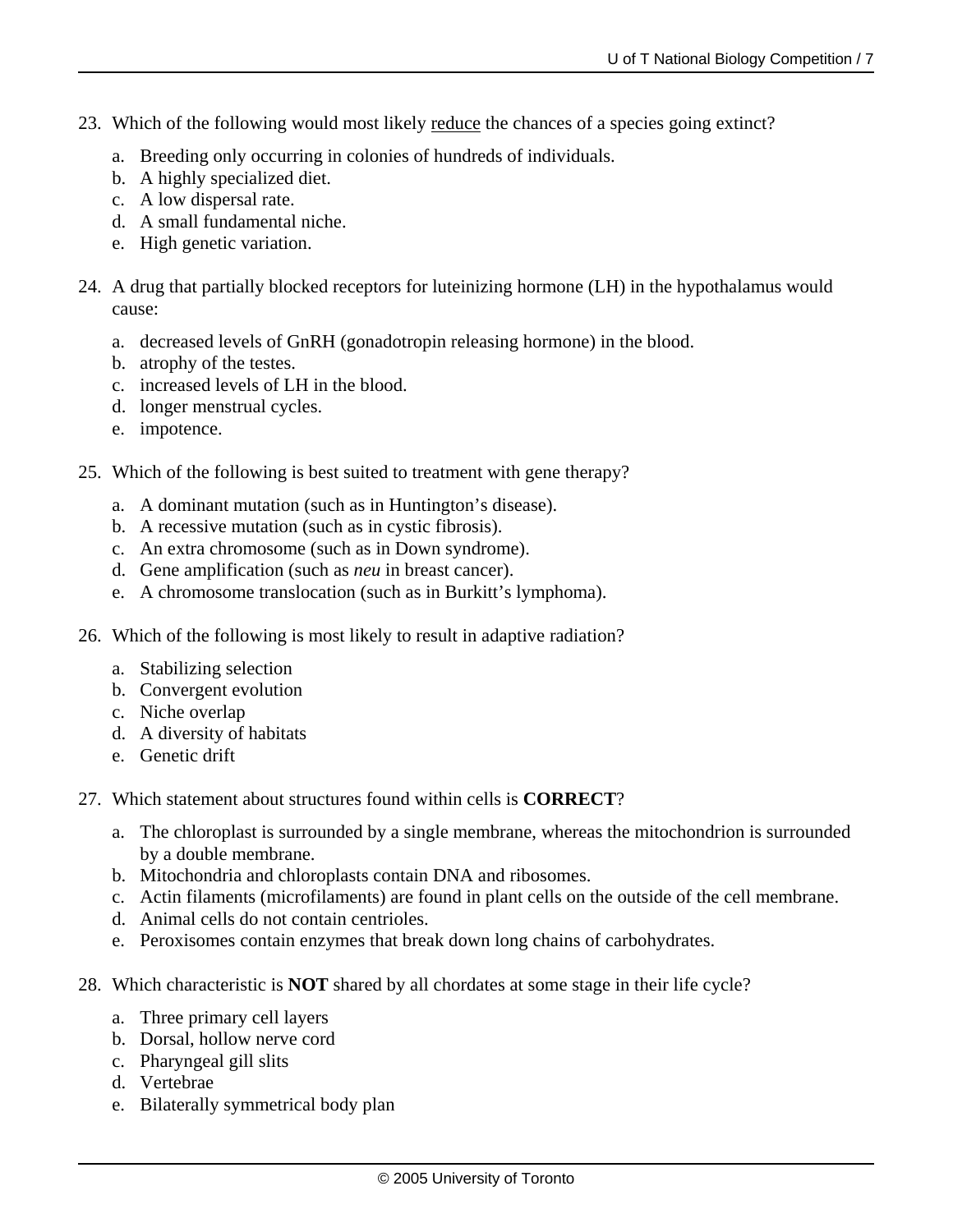- 29. A population is in Hardy-Weinberg equilibrium. Which statement about the population is most likely to be **CORRECT**?
	- a. Females in the population choose their mates at random.
	- b. The force of natural selection acting on the population is greater than the force of genetic drift.
	- c. The force of natural selection acting on the population is less than the force of gene flow.
	- d. The mutation rate per generation is greater than  $1 \times 10^{86}$ .
	- e. There are fewer than 500 individuals in the population.
- 30. For a science fair project, a student studied the pH within some animal cells. He found that when he grew the cells in a culture medium with a pH of 6.3, the pH inside the cytoplasm was 6.7. When he lowered the pH of the culture medium to 6.0, the pH inside the cell did not change, but when he added a powder that absorbed sodium ions to the same culture medium, the pH inside the cell decreased to 6.2. Which of the following is the best explanation for these results?
	- a. Sodium ions are essential for living cells, so when sodium is removed from outside of the cell, the cell starts to die, which allows hydrogen ions to leak out of the cell.
	- b. Sodium removal prevents the action of pumps in the cell membrane that pump extracellular sodium ions into the cell by active transport and, at the same time, allows intracellular hydrogen ions to leave the cell along their concentration gradient.
	- c. Sodium ion removal prevents the normal flow of sodium into the cell through ion channels; this sodium normally neutralizes the acidity of the cytoplasm.
	- d. Sodium ions normally are pumped out of the cell to produce a sodium gradient across the cell membrane that can "power" the transport of hydrogen ions out of the cell against their concentration gradient as sodium is allowed to flow back into the cell; the removal of external sodium destroyed the gradient, so flow of hydrogen ions stops.
	- e. The cell membrane contains ion channels that carry sodium ions out of the cell along their concentration gradient, and sodium-activated hydrogen ion channels that allow hydrogen ions to pass into the cell along their concentration gradient; if sodium is removed, the hydrogen ion channel closes, preventing hydrogen ions from entering the cell.
- 31. Which of the following would have the greatest impact on decreasing a person's ecological footprint?
	- a. Consuming food grown at the top of the food chain.
	- b. Consuming vegetables grown on another continent.
	- c. Consuming only organically-grown vegetables produced on another continent.
	- d. Using an electric heater to heat the home instead of natural gas.
	- e. Walking to school or work rather than driving in a car.
- 32. A student looked at a slide of stained onion cells and found one where the chromosomes looked X-shaped and were scattered over the nuclear area. The cell was in:
	- a. G1 phase of the cell cycle.
	- b. prophase.
	- c. metaphase.
	- d. anaphase.
	- e. cytokinesis.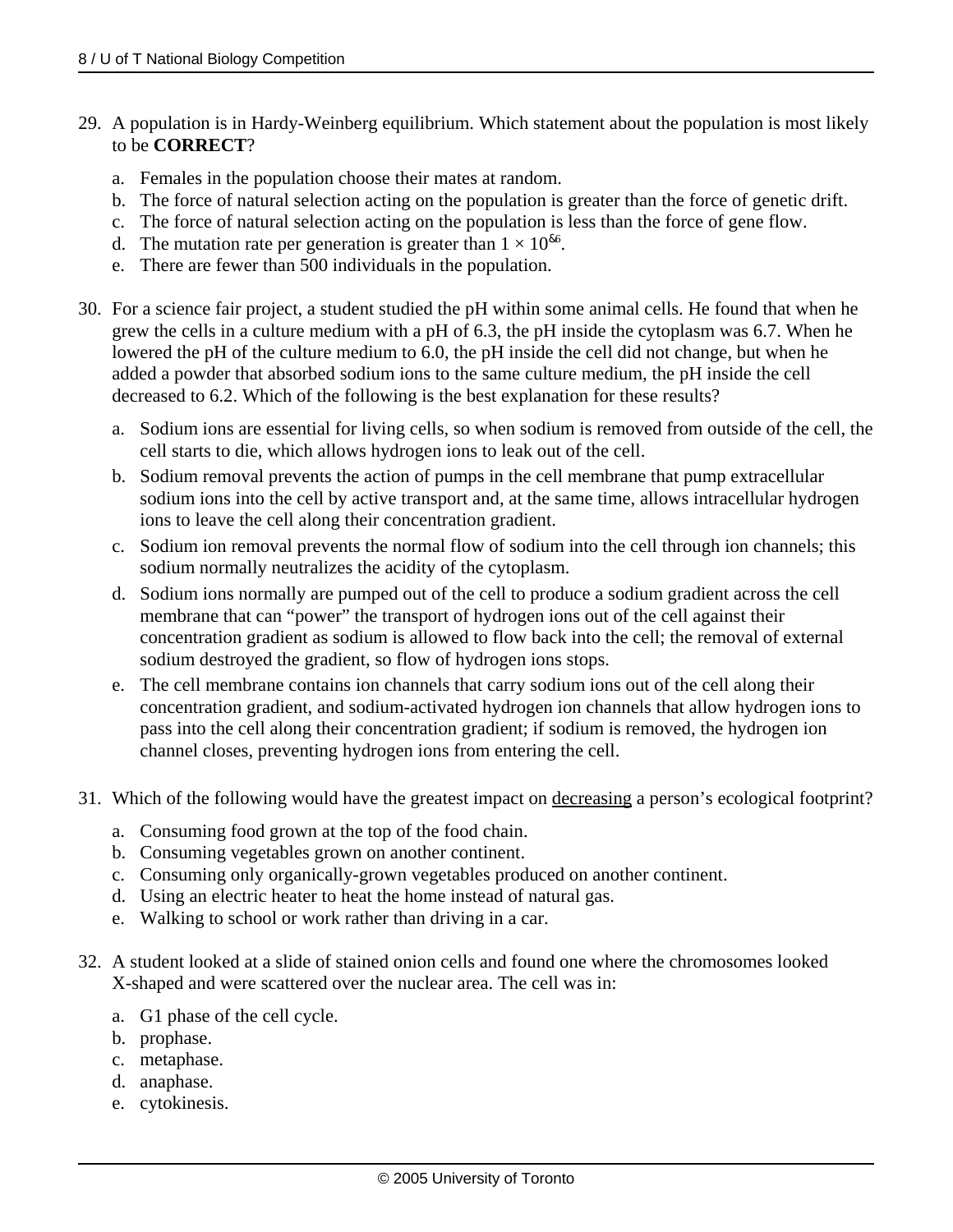- 33. A couple are both carriers of the autosomal recessive allele for albinism. They have two children. What is the probability that both children will be phenotypically identical with regard to skin colour?
	- a. 1/4
	- b. 3/4
	- c. 1/16
	- d. 9/16
	- e. 5/8
- 34. Methane is a "greenhouse gas" that traps 25 times more heat than  $CO<sub>2</sub>$  and is thought to significantly contribute to global warming. Up to 12% of the food energy consumed by a cow is converted in the cow's gut to methane, and released to the atmosphere when the cow burps or farts (passes gas). Scientists have found that if a cow is fed an antibiotic, the amount of methane released by the cow is reduced. They also found that samples of food from the cow's stomach produce methane if put in a sealed container without air, but do not produce methane if air is bubbled through the mixture. When they heat the mixture above 100°C, methane production stops. What is the most likely explanation of these observations?
	- a. Methane is produced by the action of the cow's digestive enzymes, and these enzymes are inhibited by the presence of oxygen.
	- b. Methane is produced by bacteria in the cow's gut through an anaerobic process involving enzymes.
	- c. Methane is produced by a non-biological chemical reaction that is inhibited by the presence of oxygen.
	- d. Viruses in the cow's gut contain enzymes that produce methane through an anaerobic process.
	- e. The antibiotic introduced air into the cow's gut that destroyed the methane, which is unstable in the presence of oxygen or when heated.
- 35. Which of the following is **NOT** shared by gymnosperms and angiosperms?
	- a. Seeds
	- b. Pollen
	- c. Ovaries
	- d. Vascular tissue
	- e. Ovules
- 36. Bacteria that live in vents on the ocean floor (where hot magma superheats the water) have an extremely high proportion of guanine and cytosine in their DNA. Which statement best explains why this bacterial DNA is very stable in hot temperatures?
	- a. The high guanine and cytosine content means the strands of bacterial DNA are less likely to be anti-parallel.
	- b. The chemical structure of purines makes them more heat stable.
	- c. The chemical structure of pyrimidines makes them more heat stable.
	- d. Guanine and cytosine base-pair with three hydrogen bonds; while the other nucleotides base-pair with two hydrogen bonds.
	- e. The phosphate bridges that allow adenine and thymine to base-pair are very unstable in hot environments.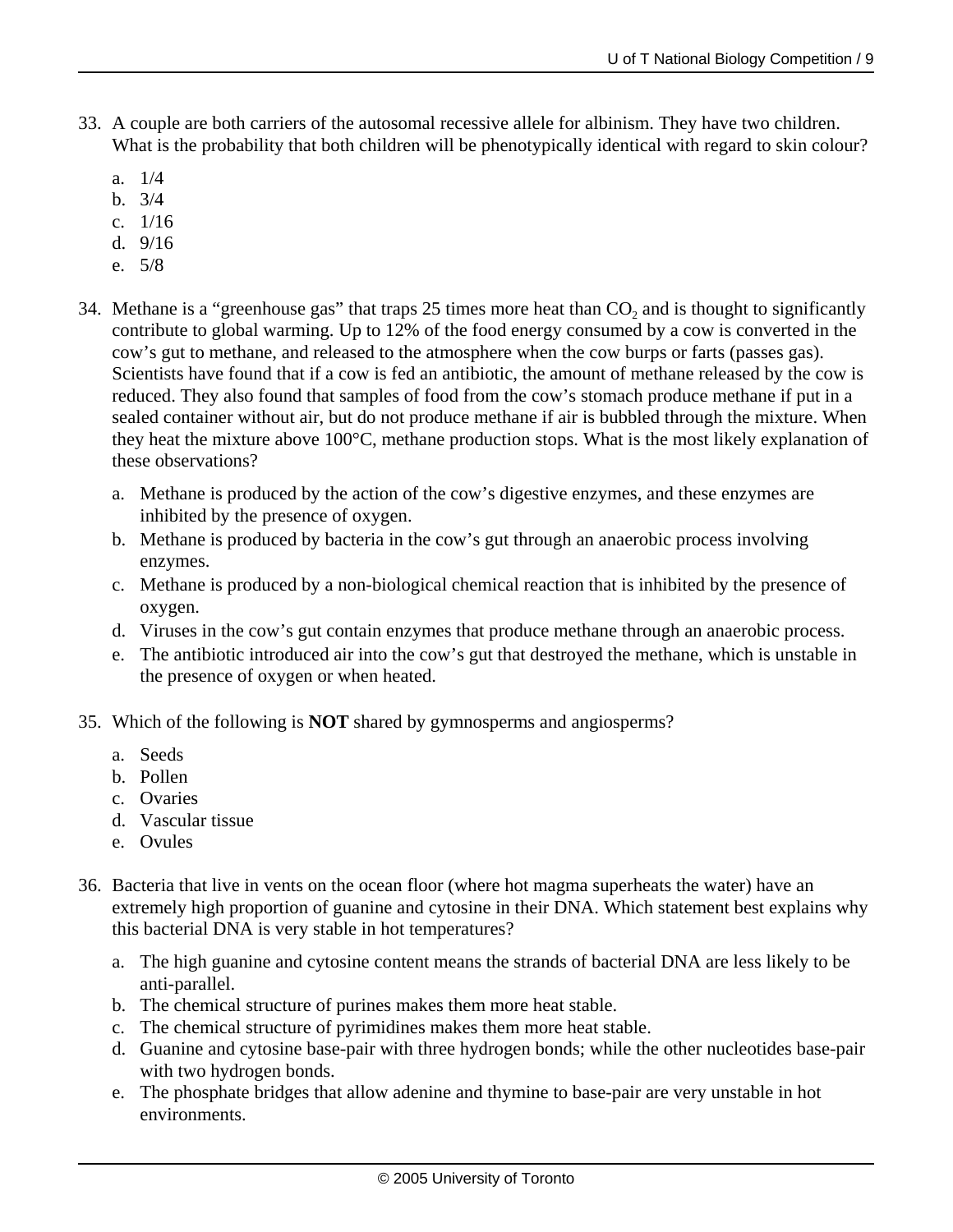- 37. As a class experiment, students added a chemical to elongated protist cells as they watched them under the microscope. The cells became spherical and organelles within the cells stopped streaming through the cytoplasm. What structure was most likely directly affected by the chemical?
	- a. Cell wall
	- b. Cytoskeleton
	- c. Cell membrane
	- d. Centrosome
	- e. Vacuole
- 38. Very young mammals, as well as mature mammals that hibernate (such as grizzly bears), have "brown fat" cells containing very high numbers of mitochondria. These cells contain an "uncoupling protein" that prevents the build-up of a hydrogen ion gradient across the inner mitochondrial membrane. What is the most likely function of these cells?
	- a. To synthesize high levels of fats.
	- b. To reduce the amount of oxygen consumed.
	- c. To produce high levels of energy in the form of ATP.
	- d. To produce heat.
	- e. To conserve glucose.
- 39. A soluble red dye is injected into the phloem of a young plant about half-way up the stem. At the same time a yellow dye is injected into the xylem at the same height along the stem. Which statement best explains where the two dyes will be found one day later?
	- a. The tip of the plant (farthest from the soil) will contain only red dye; the tip of the root (deepest into the soil) only yellow dye.
	- b. The tip of the plant will contain only yellow dye; the tip of the root only red dye.
	- c. The tip of the plant will contain both red and yellow dye; the tip of the root only red dye.
	- d. The tip of the plant will contain only red dye; the tip of the root both red and yellow dye.
	- e. The tip of the plant will contain both red and yellow dye; there will be no dye in the tip of the root.
- 40. Which of the following is **LEAST** likely to result from the effects of global climate change?
	- a. A lowering of ocean levels will result in the destruction of coral reefs and coastal habitats.
	- b. An increase in the frequency of severe storms.
	- c. An increase in drought in parts of North America.
	- d. Increased flooding.
	- e. A spread of tropical diseases to temperate areas.
- 41. Which of the following is **NOT** an advantage for insects that undergo complete metamorphosis in their development (such as butterflies)?
	- a. The larval stage is specialized for feeding and growth.
	- b. The adult stage is specialized for dispersal and reproduction.
	- c. Pupae can suspend development and become dormant during periods of environmental stress.
	- d. Adults can be more mobile, improving the probability of locating a mate.
	- e. Feeding adults can disperse to new food resources, thus avoiding competition with larvae.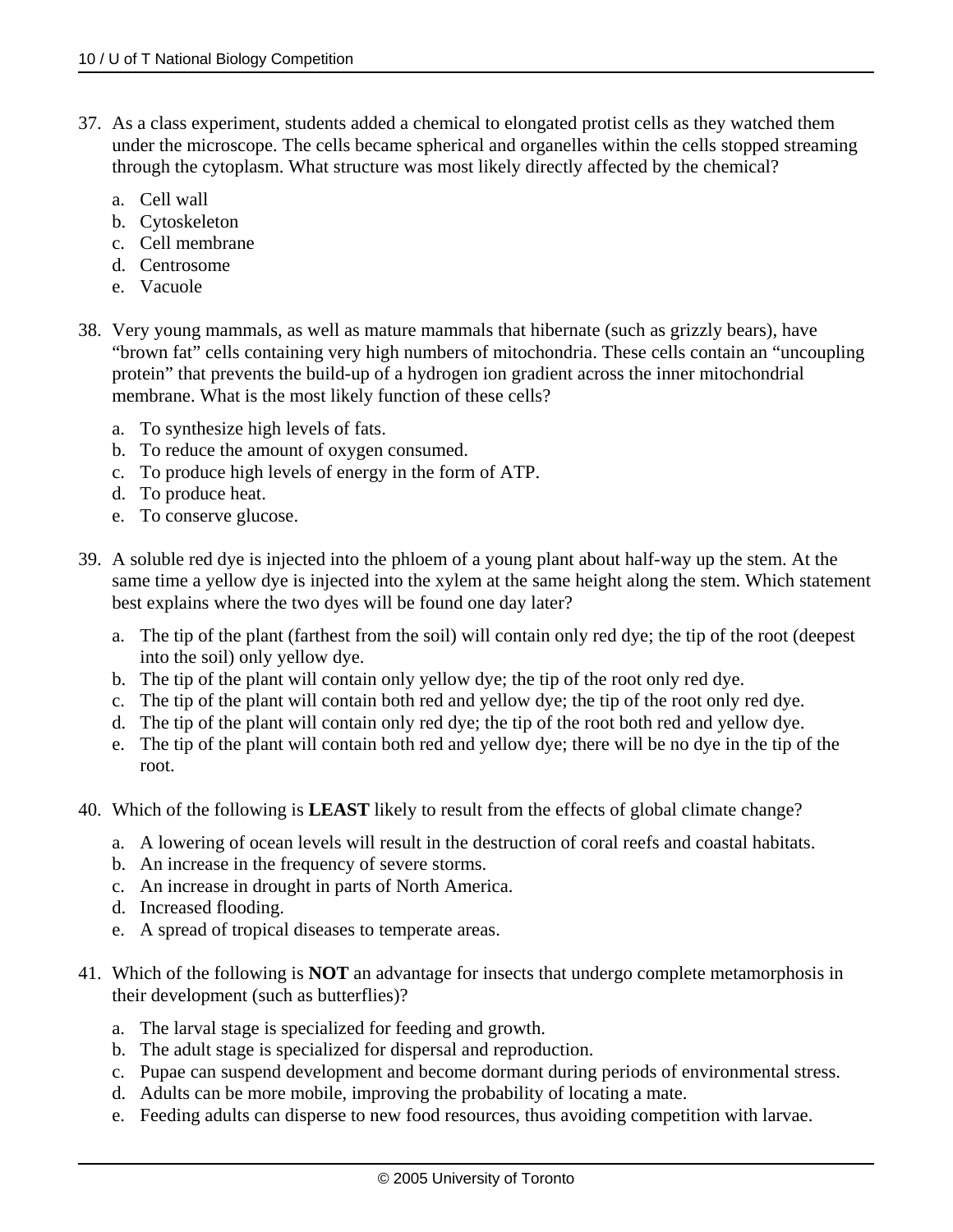- 42. A young athlete was interested in bodybuilding and concluded that he would increase his muscle mass if he ate a high protein diet consisting mainly of cheese and well-cooked steaks. He gave five reasons for his decision, but only one was scientifically accurate. Which one of the following is the only correct statement?
	- a. Proteins can be a source of energy.
	- b. Proteins are converted into muscle tissue more easily than amino acids.
	- c. Proteins cannot be converted into fats.
	- d. Proteins are not found in plant products such as peas and nuts.
	- e. The cooked steaks (derived from cattle muscle) would contain enzymes that help muscle development.
- 43. A store placed a large basket of fruit containing oranges and unripe bananas by the cash register. There were too many bananas to fit in the basket, so they put the rest in the back room. The next day, the bananas in the basket had ripened, but the ones in the back room had not. What is the most likely explanation?
	- a. The heat in the store had accelerated the ripening process.
	- b. The oranges released gibberellins into the air, which triggered the bananas to ripen.
	- c. The cytokinins in the oranges diffused into the bananas where the two fruits touched each other and triggered the bananas to ripen.
	- d. The auxin in the oranges diffused into the bananas where the two fruits touched each other and triggered the bananas to ripen.
	- e. The oranges had released ethylene into the air, which triggered the bananas to ripen.
- 44. Female gametes (ova) are more likely (than male gametes) to have chromosomal abnormalities such as aneuploidies (where one or more chromosomes are either lacking or present in excess). What is the most likely reason for this?
	- a. Oocytes arrest in prophase I during fetal development and remain there until ovulation decades later.
	- b. Developing oocytes are exposed to more fat soluble carcinogens.
	- c. Female germ cells are constantly replicating, starting at puberty.
	- d. Fluctuating hormone levels lead to chromosome nondisjunction in oocytes.
	- e. Chromosome non-disjunction leads to the formation of polar bodies.
- 45. Evaporative cooling is a process whereby \_\_\_\_\_\_\_\_\_ (1) moving \_\_\_\_\_\_\_\_ (2) molecules vaporize, thus \_\_\_\_\_\_\_\_\_ (3) large amounts of heat. (Fill in the blanks)

|    |      | (2)            | . J      |
|----|------|----------------|----------|
| a. | slow | water          | adding   |
| b. | fast | water          | removing |
| c. | slow | oxygen         | adding   |
| d. | fast | oxygen         | removing |
| e. | slow | carbon dioxide | removing |